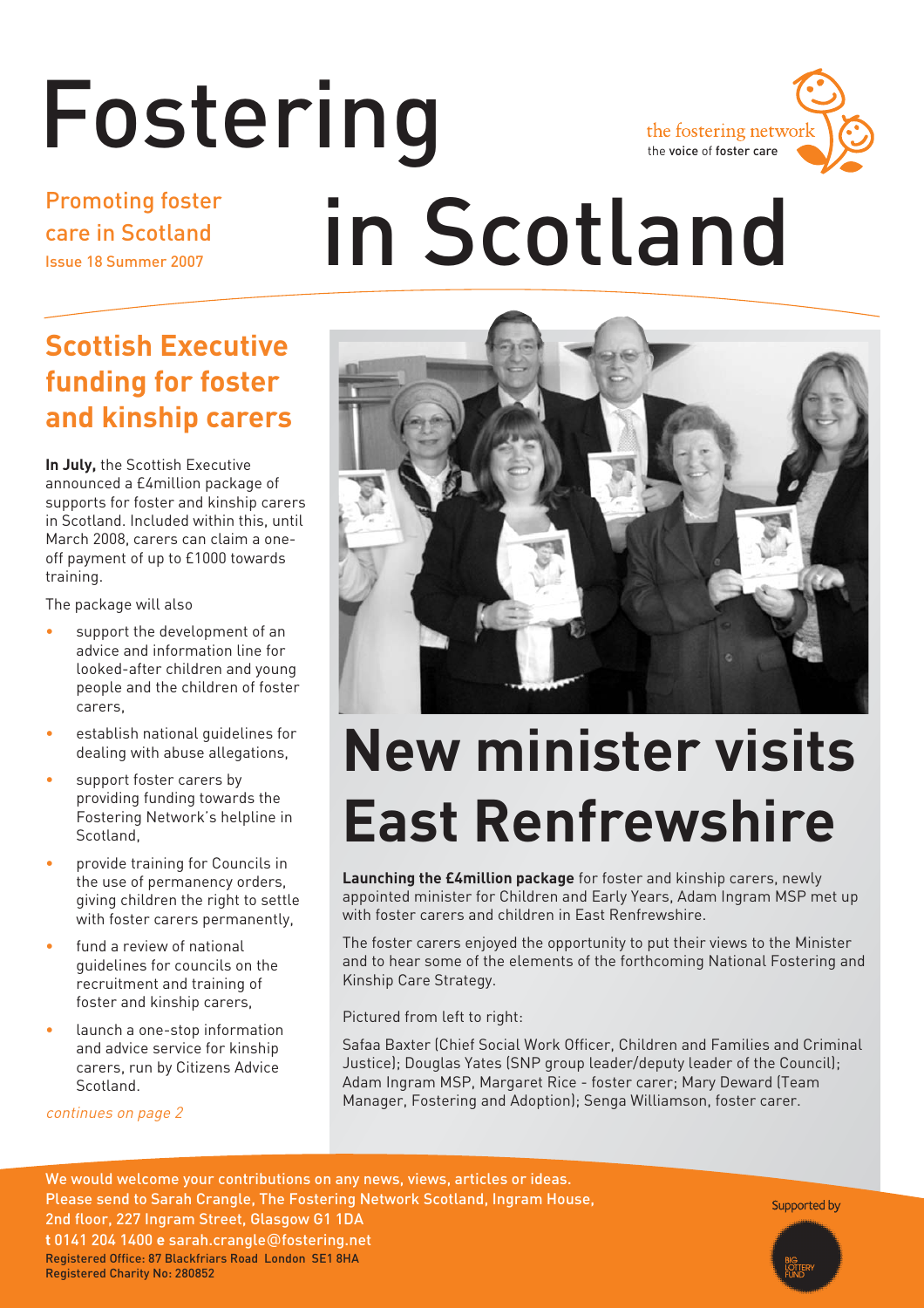# **Contact us at:**

The Fostering Network Scotland Ingram House, 2nd floor 227 Ingram Street Glasgow G1 1DA

**t** 0141 204 1400 **f** 0141 204 6588 **e** scotland@fostering.net

**www.fostering.net**

**Director** Bryan Ritchie

**Office Manager** Linda Curran

**Administrative Assistant**  Deborah Cook

**Advice, Information & Mediation**  Sandra Moody

**Training Manager** Sue Robertson

**Training Administrator**  Joy Crawford

**Young Peoples project** Alison Boswell

**Fostering Links project** Sarah Crangle

#### continued from page 2

The training boost will allow foster and kinship carers to access childcare related training courses including SVQ's and will support with costs such as childcare. To access the allowance, carers should identify a relevant training course and approach their Local Authority.

The Fostering Network welcome this package of investments in foster care. Director in Scotland Bryan Ritchie said, 'The funding is a positive step towards creating a world-class fostering service in Scotland. The training allowance will ensure foster and kinship carers are much better equipped to transform the lives of children in their care.

'The national guidelines for dealing with abuse allegations are extremely important. People who work with children are always in danger of having allegations made against them, and foster carers are at particular risk as they work unsupervised and often alone with some very damaged children. While it is crucial that all allegations are fully investigated, experience shows that many are unsubstantiated. If fostering services want foster families to feel able to continue with fostering after an investigation is completed, they must offer them proper financial and practical support during that time and must speed up their investigations.

'The introduction of recruitment guidelines are very welcome and will go a long way in helping to tackle the chronic shortage of foster carers in Scotland.'

The National Fostering and Kinship Care Strategy will be published by the Scottish Executive this autumn

# **BBC launch Family Wanted campaign**

**The BBC** launched their Family Wanted campaign running for ten days from 11 – 20 July 2007. The campaign featured a range of radio, TV and web programmes focussing on Adoption and Fostering in the UK.

Working with British Association for Adoption and Fostering and the Fostering Network the season featured a range of individuals sharing their experience of care. The campaign also highlighted young people in need of placements and provided information on how to foster or adopt, as well as web information for young people in, or coming into care.

₩ HandsOnScotland

This website is a one-stop shop for frontline workers, giving practical information and techniques on how to respond helpfully to children and young people's troubling behaviour, build up their self-esteem and promote their positive mental wellbeing.

Have a look at the website now, to see how it can help you in your work.

# **New on-line resource!**

www.handsonscotland.co.uk I think it's brilliant! I've looked up things that are relevant to the boy I'm looking after right now, but I've also looked up information on children I've had before – I wish I had that information at the time.

Foster Carer

Workers think 'mental health' and think they can't do anything. But the website refers to listening and just taking notice of things that are changing in the young person, and it helps you realise that you can do something.

Project Worker

The website was developed by Playfield Institute, NHS Fife, in partnership with Barnardo's and the University of Dundee. It was commissioned by HeadsUpScotland, the national project for children and young people's mental health. This website resource is available to everyone free of charge.







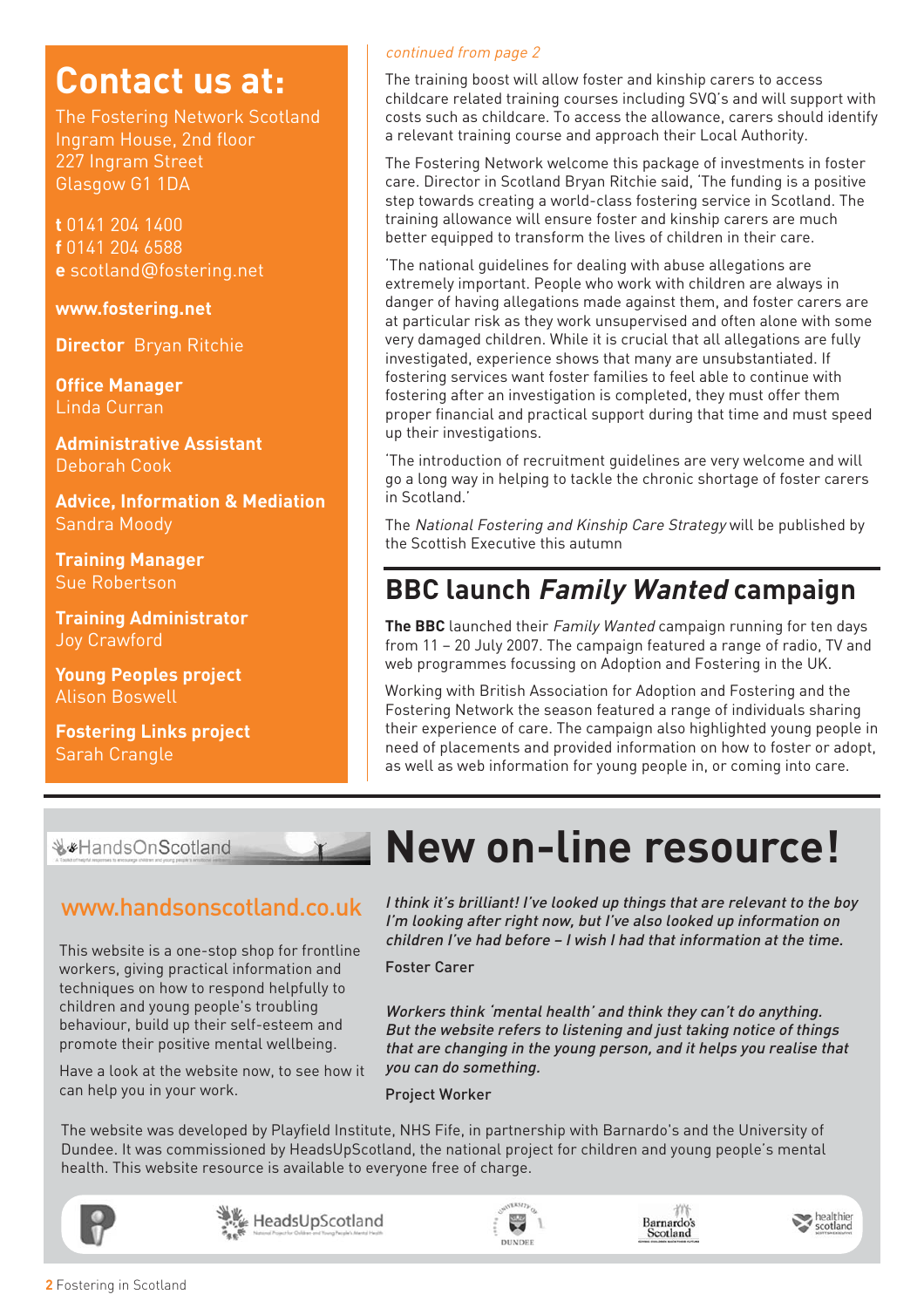# **Dear Members,**

**I am writing this** on the first day of the school holidays and the rain is still pouring down! I hope that the last few days of school have been happy and not too eventful! Always a hard time for some young people with all the other uncertainties they face in their life.

The Fostering Network is eagerly looking forward to the launch of the National Foster and Kinship Care Strategy. Many people have worked very hard to try to ensure that fostering gets the resources and the supporting legislation that is needed. Many carers contributed to the consultation and we hope that there will be lots to celebrate in the Strategy.

At this time of the year the Fostering Network has to look forward to electing some new Board members and we hope that some of our members will decide to stand for election.

I come to the end of my time as a member of the Board having served two terms or six years! In terms of our constitution I have to retire. I feel that it is essential to have a Scottish Perspective at the Board meetings as it is easy for the very large England agenda to dominate our Board meetings.

I know that you already lead exceptionally busy lives but I do ask you to think about standing for election to the Board. We will be organising an information session in Glasgow to talk to anyone about what it means to stand for the Board and be elected. If it is easier for members I am happy to speak to you on the phone about it.

We have been busy looking at the shape of Board, what powers it should have, what kind of Committees we need and the continual question 'How can we engage more members in issues and policies affecting children and carers?' There is a questionnaire for members on the Fostering Network website 21C: The Fostering Network in the 21st century – a consultation, so have a look at that and let us know what you think. Log in to the members area and visit www.fostering.net/members/content/al l/governance.php

The Board will be looking at all the responses to the questionnaires and will be preparing a set of options to put out for consultation with members about the shape of the Board and Committees. This will be around October.

We are also holding the AGM on 24 November, separately from the Annual Conference in London on 28 and 29 September to give time for discussions on the governance options we will have prepared.

It sounds a lot to ask of you all, but out there I am sure you have examples of how other organisations manage their affairs and we can all learn from others!

We are trying to work out how some of the Board could visit Foster Care Associations or other fostering groups to let you hear the plans directly and to ask questions and importantly give us some ideas of any other ways the strategic management of the Fostering Network through the Board could be improved.

The changes in fostering from the Scottish Executive or from the Board of the Fostering Network will take time. We do believe that the Fostering Network needs to ensure that the work you do and the care you provide is valued. We will go on campaigning for better conditions for carers, a fair and consistent system for investigating allegations, access to support and allowances and fees that reflect the costs of care and the skills that you bring to the tasks.

Sarah has been busy organising membership meetings and focus groups so I hope that many of you will manage to attend. Look at the details in this newsletter!

All the staff at the Fostering Network and many carers and agencies have given a lot of their time and energies to make sure that foster care had a strong voice in the important debates. Before this newsletter reaches you, we will know if all that hard work has made a difference. I am confident that it will have made that difference and we can look forward to the next developments in the Foster Care services.

I hope that you will find some sunshine somewhere this summer and that you get some time to relax and enjoy a change from the day-to-day routines.

With best wishes,

Anne Black

**Vice-chair, UK Board** Chair, Advisory Committee

# **Run for funds**

**The Great Scottish Run** is being held in Glasgow on Sunday 2 September 2007.

On any given day, almost 50,000 children find themselves in need of foster care. The Fostering Network are the voice of foster care, campaigning for higher standards, helping to recruit new carers and providing practical help to foster families. The Fostering Network are a membership based organisation, with projects funded by charitable foundations and trusts.

If you fancy taking part in the Great Scottish Run, or if you are taking part in an event near you and would like to raise money to support the work of the Fostering Network, contact us at the Glasgow office.



Fostering in Scotland **3**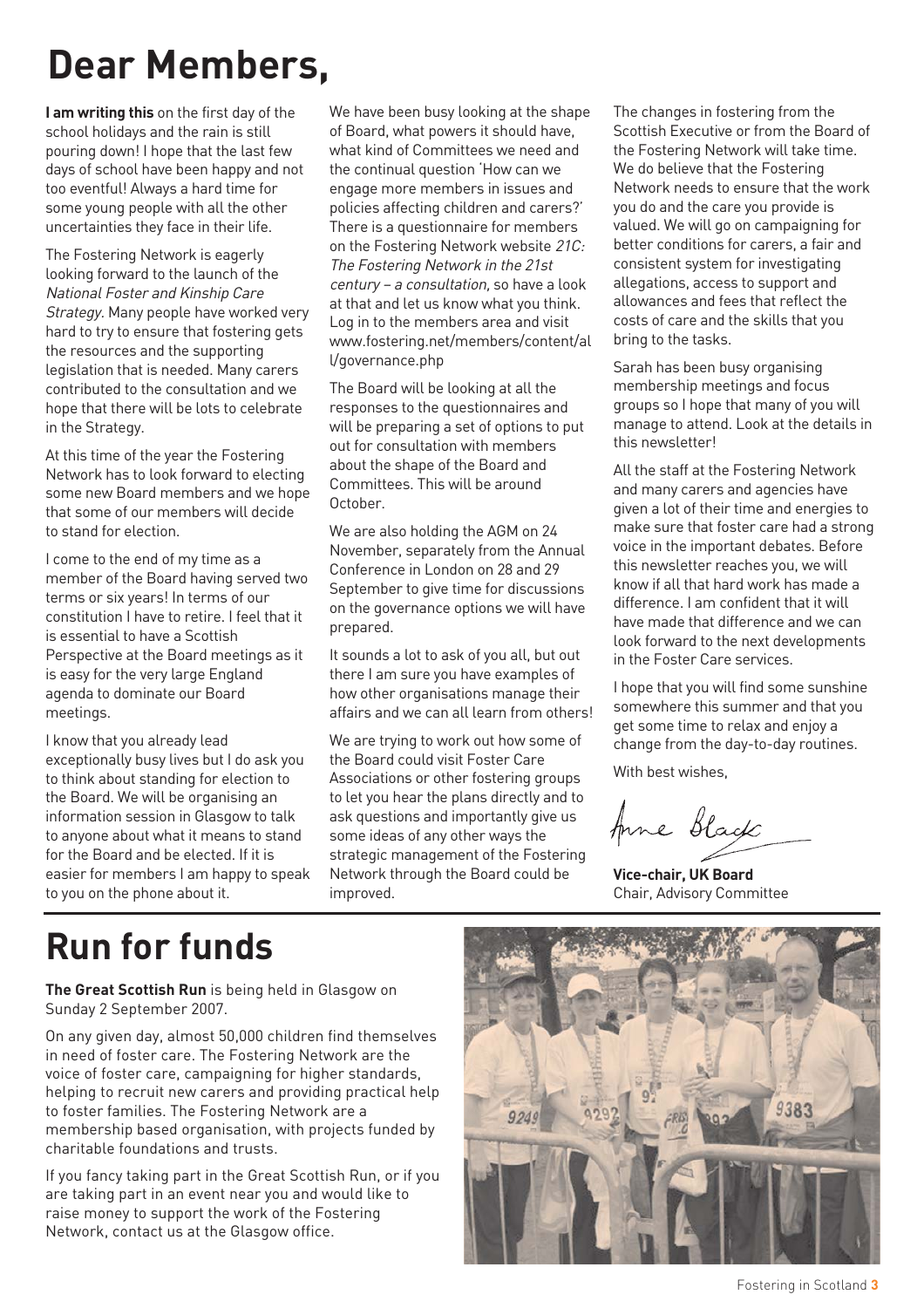Education! Education! Education! For some, this well-known 'sound bite' represents a pretty hollow mantra, particularly for many looked-after children and young people, for whom the reality of education, education, education is definitely 'must try harder'.







Now, hands up everyone who can remember attending their Learning With Care training? Come on, it shouldn't be

too difficult if you were paying attention!

**In January 2007,** the Scottish Executive published a document called Looked-after children and young people: we can and must do better. This document reflects the findings of a working group, which was established specifically to consider the educational outcomes of looked-after children and young people. What it found was that many children and young people leaving the care system do not have a successful experience of education.

Education outcomes for looked-after children and young people continue to be well below the national average. In Scotland, of the young people who left care in 2005-06, beyond the minimum school leaving age of 16, only half (50%) had at least one qualification at SCQF level 3 (Standard Grade) or above, and only just over one third (34%) had both English and Maths at SCQF level 3 or above.

This falls far short of the nationally reported 'average' attainment of 7 standard grades at any level (Learning with Care, 2001) and the national target of both English and Maths standard grades to be achieved by all children (Social Justice Milestone No.8).

With increasing numbers of children and young people being received into foster care

as well as those 'looked-after' but remaining at home with their birth families or other relative carers, the continuing decline in positive education outcomes seems unstoppable.

Well, not according to those who contributed to Looked-after children and young people: we can and must do better.

But what makes this document so special? After all, haven't there been other, similar, publications in the past?

Remember Learning With Care? The HMIe and Social Work Services Inspectorate published this jointly in March 2001.

The report described the educational experiences of looked-after children and made recommendations in order to achieve progress. In addition to this, a package of training materials was designed to help staff (including teachers) and carers of looked-after children and young people raise their education attainment and improve outcomes. These were published in May 2003, and the intention at that time was to 'roll' these materials out across every local authority.

Now, hands up everyone who can remember attending their Learning With Care training? Come on, it shouldn't be too difficult if you were paying attention! No? One or two of you maybe? The rest of you, see me after class!

It appears that although these materials have been 'used extensively' across Scotland there has been 'no consistency' in their implementation.

Despite their 'extensive' use, they appear to have made no significant impact on improving the education outcomes of the children and young people as intended.

Now let's just think about the other national policy contexts within which those who play a role in the lives of looked-after children and young people are considering at the moment.

There is Getting it right for every child, or 'GIRFEC'. The Scottish Executive published its initial implementation plan for Getting it right for every child in June 2006, with a further consultation paper on the Draft Children's Services (Scotland) Bill, in December 2006.

This implementation plan and proposed legislation changes aim to reform children's services in the areas of practice (developing and changing the tools professionals need to do their jobs), the removal of barriers (what gets in the way of agencies working together), and legislation (placing new duties on agencies and professionals to foster further co-operation and take action to meet the needs of children and young people).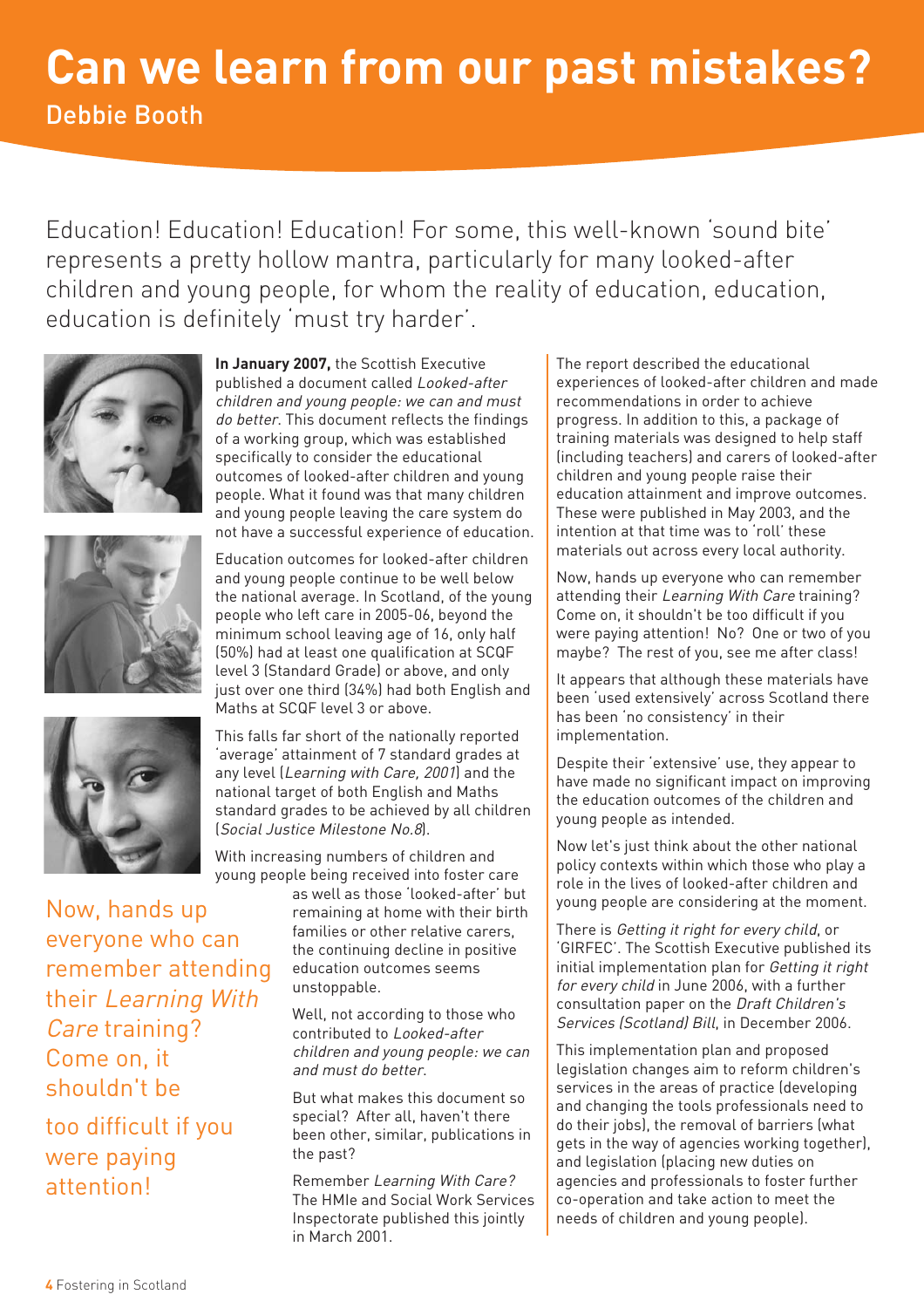# 'So, what are the specifics of the recommendations from Looked-after children and young people: we can and must do better?'

Then there is *Extraordinary Lives*. The Social Work Inspectorate published this document in June 2006.

It reviewed what good care for children and young people who are looked-after by local authorities looks like, identified good practice and recommended further areas for improvement.

It sets out key messages that show there is nothing inevitable about looked-after children and young people doing less well in education, having poor health or being involved in crime.

And let's not forget Evaluating Services for Children and Young People Using Quality Indicators. The HMIe published this document in 2006.

It sets out a self-evaluation framework for assessing the quality of services for children and young people, identifying strengths in this provision and highlighting areas where further development or improvements in services are required.

It allows those involved in delivering an integrated approach to services for children and young people to prepare for anticipated inspections by the end of 2008. This will include Education Departments.

Take all of the above, and you can see how the recommendations and resulting action points from Looked-after children and young people: we can and must do better sit in a national policy context of change, improvements in 'working together', and a greater degree of collective responsibility, and might, just might, begin to make a difference.

So, what are the specifics of the recommendations from Looked-after children and young people: we can and must do better?

Looked-after children and young people: we can and must do better identifies five key themes under which there are a further 19 specific action points.

The five key themes are:

- Working together
- Becoming effective lifelong learners
- Developing into successful and responsible adults
- Being emotionally, mentally and physically healthy
- Feeling safe and nurtured in a home setting

It also sets out eight notable messages which underpin the whole document and which the 19 action points seek to address. These are;

- The importance of the corporate parenting role;
- The need to raise awareness of the educational needs of looked-after children and young people and improve

training for foster carers, residential workers, lead professionals, support workers and associated professionals;

- The need for clarity regarding the role and responsibilities of the designated person within schools and residential establishments;
- The importance of providing flexible and appropriate support before, during and post transitions;
- The importance of physical, mental and emotional health and well being in facilitating positive educational outcomes;
- The need for good quality accommodation, which supports the education, training or employment of looked-after children and young people;
- The importance of clear advice and a range of emotional, practical and financial support for lookedafter young people as they make the transition to adulthood/independent living; and
- The vital importance of stability and continuity within education and care settings.

The 19 Action Points include:

- The funding of a Senior Executive post to work closely with local authority Chief Executives and Senior Officials, to look at issues of educational outcomes and corporate parenting.
- Working with local authorities to help them improve their 'Corporate Parenting'. (The definition of a Corporate Parent is: 'the formal and local partnerships needed between all local authority departments and services, and associated agencies, who are responsible for working together to meet the need of looked-after children and young people).
- Working with COSLA and the Improvement Service to include corporate parenting in the induction programme for new elected members.
- Progress made in improving educational outcomes for looked-after children and young people will be measured and made accountable. This will be done particularly through joint inspections.
- Improve training, particularly by revising the Learning with Care materials and by asking those responsible for the training of teachers to change the course content to include more about the needs of looked-after children and young people, as well as offer additional courses for teachers after they have qualified.

Continues…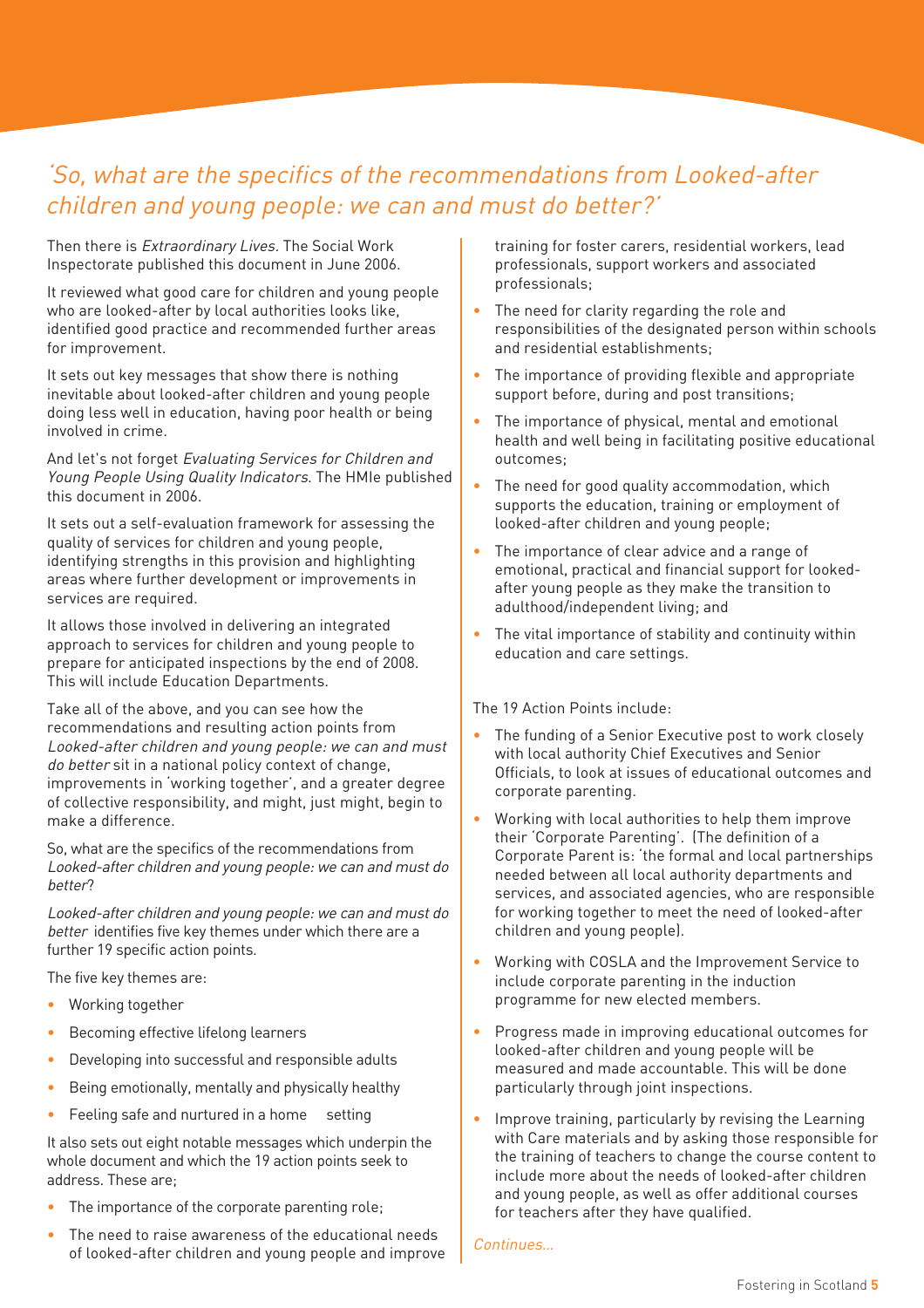# **Membership meetings**

#### **Places are still available at our forthcoming membership meetings.**

These meetings are a great way to find out about developments in foster care and allow delegates to meet up with foster carers, social workers and a range of others all with an interest in fostering. Best of all, these meetings are free!

#### **The future of foster care in Scotland: exploring allowances, fees and training**

#### Wednesday 5 September, Dundee, or

### Tuesday 11 September, Glasgow

This one-day event will allow delegates the opportunity to discuss the recommendations of the Fostering Network to introduce a structure for foster carers that will examine the national minimum fostering allowances set by the Fostering Network; support the recruitment and retention of foster carers; tie in with the skills and experience necessary to work as members of the professional child care team; be resourced centrally to enable payment of fees that equate with comparable employment in the children's workforce; provide continuity of payment for foster carers 52 weeks of the year; and examine the rights, roles and responsibilities of carers and agencies in working within this structure.

#### **Education: are we doing better?**

#### Thursday 8 November, Edinburgh

This one-day event will allow delegates to hear from a range of speakers and explore how, almost one year on from the Scottish Executive's Looked-after children and young people: we can and must do better report, the educational opportunities and outcomes for looked-after children and young people in Scotland have been affected.

For further information, or to book your place, contact Sarah Crangle **t** 0141 204 1400.

- Improvements to the information collected about the education outcomes for looked-after children and young people, and what is done with this information.
- Further clarify the role of the designated member of staff (for looked-after children and young people), in schools and residential establishments.
- Further develop support and guidance around transitions.
- Highlight the particular issues faced by looked-after children and young people around school attendance and exclusions.
- Look at what supports can be increased for care leavers who are in full-time education, training or a modern apprenticeship, providing more information to care leavers as they make this important transition in their lives.
- Work more closely with universities and colleges to increase their awareness and responsiveness to the needs of care leavers.
- Increase access to health supports for looked-after children and young people, including reviews of their health by the Care Commission.
- Provide additional funding to create educationally rich environments in residential settings.
- Clarifying the support arrangements local authorities will give to lookedafter young people up to age 21.

So, does this mean that at long last the education needs of our looked-after children and young people will be addressed and improved? Who knows? The report card is not yet in, and for many looked-after young people who prepare to sit their standard grades and highers at this time of year, it may be that they should consider themselves fortunate indeed to be doing just that. Many more are not undertaking this particular right of passage and will have little or no aspiration to do so. In many cases, this will have a resounding impact not just on their education outcomes but on the very course of their lives and where it takes them and their children in the future.

For those who have these and other educational challenges still in front of them, perhaps there is some comfort to be gained from the fact that, of the above action points, many of them have already begun to happen.

Change takes time. Progress can be slow. Systems and cultures require to analyse themselves and adapt to address this particular need.

One thing is certain; the educational status quo is not good enough any longer for the future of Scotland's looked-after children and young people.

Class Dismissed.

# **Foster carers recognised in Queen's birthday honours list**

**The Fostering Network** is delighted that foster carers from across the UK were recognised for the contribution they make to fostering.

David Hadjicostas, foster carer, fire fighter with Essex Fire and Rescue, and president of the Fostering Network, and foster carers Lorraine Taylor from Aberdeenshire, Doreen Sillman of Oxfordshire, John and Moira Doneo from London Borough of Camden and Ann and Denis Holder from East Sussex all received an MBE for their roles in supporting children and young people.

Robert Tapsfield, chief executive of the Fostering Network commented: 'I would like to send our congratulations to these foster carers for their individual contributions - these awards are richly deserved. But they also reflect on the work and standing of foster caring generally.'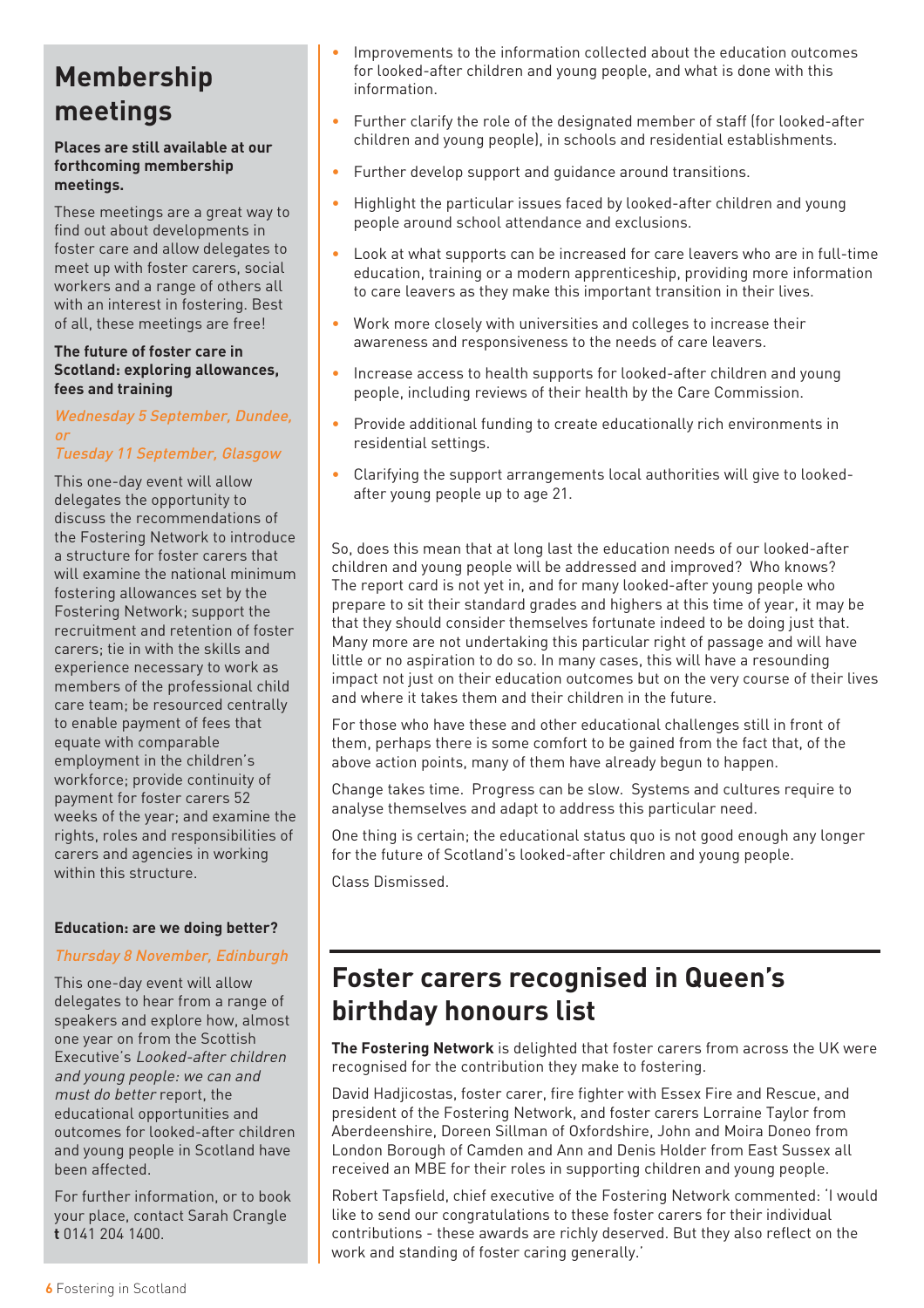# Foster Care Fortnight **For Love and Money:**



**To celebrate** Foster Care Fortnight, the Fostering Network's Young People's project, The big step and Glasgow's Families for Children hosted a fun creative work-shop for young people with experience of foster care. Issues and themes relating to fostering were explored through drama, movement and dance.

Jacqueline who has been involved with the Young People's project for a number of years participated in the evening.

'Hello, My name is Jacqueline. The night we all got together was really good. I got to meet new people who where really nice, I also knew a couple of the girls there which was even better. We all had to go into groups and put on mini shows and express our

feelings which was really funny and good to watch, we also had a buffet which was really nice. We also did dancing which was fun and everyone enjoyed it. We got a bag full of Bodyshop goodies and a gift voucher, which was very nice!'

## **The Fostering Network's Young People's project and Article 12 in Scotland get 'Clued Up'**

**Young people** from the Fostering Network's Young People's project have been working with Alison Boswell on issues surrounding their rights – particularly article 12; the right to have your say - for a number of months. As part of this work, Alison got in touch with a young people's rights organisation called Article 12 in Scotland, a youth-led organisation that works with young people to promote their information, participation and equality rights.

Tara McCarthy and Lukasz Wisneiwski from Article 12 in Scotland undertook training with the young people as part of the 'Clued Up' project at the MacRobert Arts Centre in Stirling.

The 'Clued Up' project is an initiative that has been set up by Article 12 with three purposes

- to use the UNCRC (UN Convention on the Rights of the Child) for Beginners' resource,
- to better inform young people on the rights that they have and,
- to skill young people in peer education techniques so that they can use the activities in the resource pack with their peer groups.

The information on rights issues that is gathered from their peers will be collated along with contributions from several other young people's groups across Scotland into a report that will be sent to the United Nations in Geneva to the UN Committee on the Rights of the Child.

This year is a very important time for groups interested in children's rights as the UK government – including contributions from the Scottish Executive and the Welsh and Northern Irish Assemblies – is currently putting together a report that reflects the state of children's rights across the UK. Nongovernment organisations also present 'alternative' reports that may highlight issues that have not been included in the government report. The young people from the Fostering Network will contribute to the 'alternative alternative' report that is written directly from the mouths of young people themselves and coordinated by Article 12 in Scotland.

For more information on the UN Reporting Process, the UNCRC and to read the draft Scottish Executive report, please visit

www.article12.org Tara can also be contacted at tara@article12.org or **t** 07738 766 853 for more information.

# **towards a professional fostering service**

28-29 September 2007

#### **Following a memorable event** in

Glasgow last year, the Fostering Network's flagship UK conference 2007, For Love and Money: towards a professional fostering service, will take place at the deluxe Jurys Great Russell Street Hotel in central London, on 28-29 September.

We invite foster carers and young people in public care to join with those involved in both policy and practice to explore the change and challenges underway in foster care.

With a blend of presentations, networking and social opportunities, the conference is designed to be informative, stimulating and also good fun. This year's workshops will focus on a wide range of practical and useful topics, such as pay, new training standards, improving educational outcomes and understanding tax issues.

To view the full list of workshops on offer and to find out more about this year's conference please visit www.fostering.net/events or contact Sally Cartwright

**t** sally.cartwright@fostering.net **e** 020 7620 8415

# **Attention focus group reps**

**The next focus group** meeting will be held on Wednesday 28 November in Stirling. This meeting will bring together all the focus group representatives from across Scotland. This meeting will examine the soon to be launched National Fostering and Kinship Care Strategy and how we can work together to best take this forward.

For further information, contact Sarah Crangle **t** 0141 204 1400 **e** sarah.crangle@fostering.net